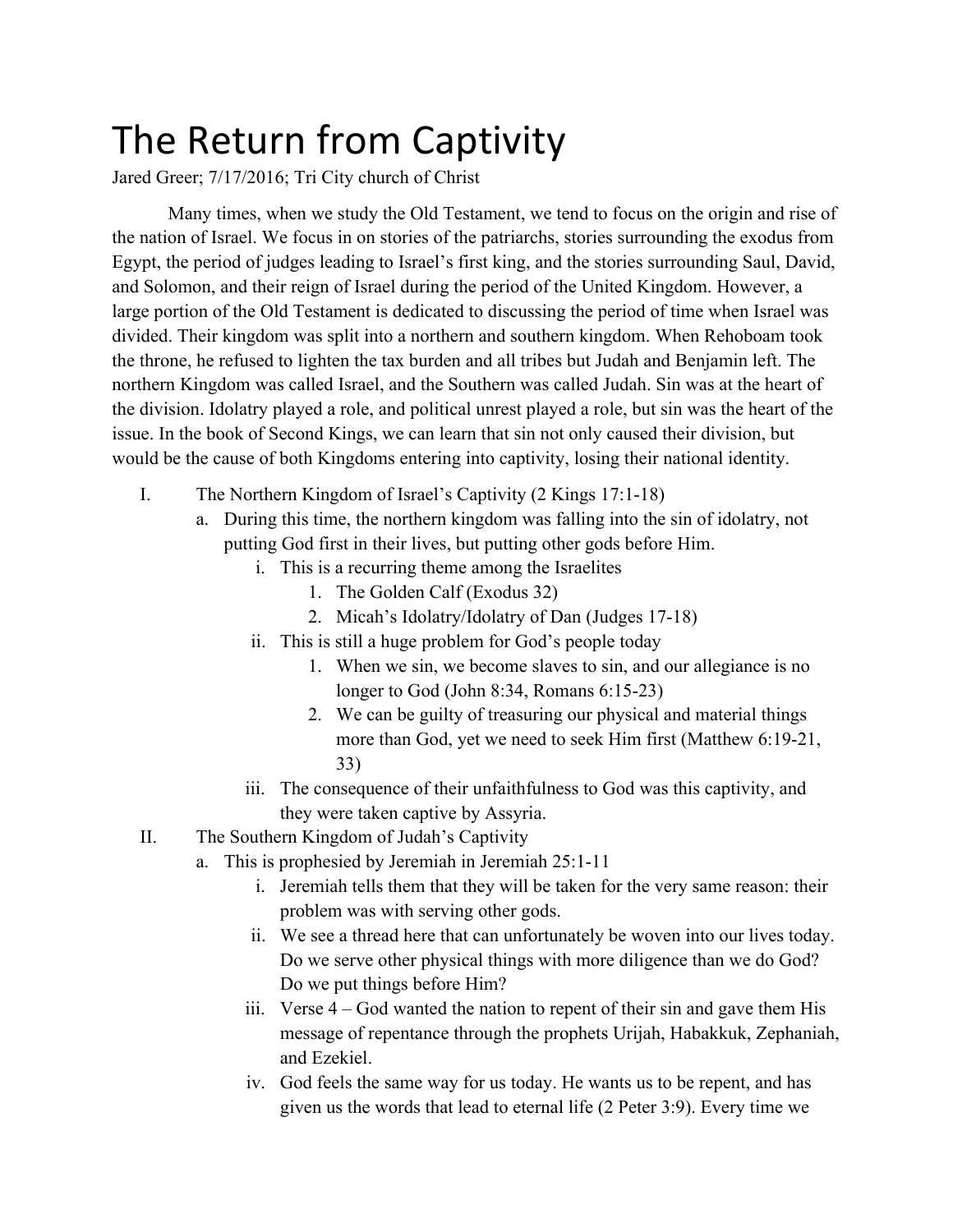hear those words and don't obey them, we're likening ourselves to the unfaithful nation of Judah and we remain in the captivity of sin, with no hope of eternal life.

- b. Jeremiah's prophecy comes to fruition in  $2$  Kings  $24:1-16$
- c. 2 Chronicles 9:1 This happened due solely to their unfaithfulness.
- III. Lessons and Benefits from the Time of Captivity
	- a. Personal responsibility for sin was learned
		- i. Ezekiel emphasizes this in his message (Ezekiel  $18:19-20$ ;  $33:10-11$ )
		- ii. You are the victim of your sin. You will suffer for your sin. It's your personal responsibility to care for your soul, repent, and live righteously. (Romans 5:12; Acts 2:37-38)
		- b. Many turned to God during the captivity
			- i. Daniel 3:8-18
				- 1. We see a total change in the hearts of those who were in captivity.
				- 2. The Jews were in captivity because of their idolatry as we're told in 1 Chronicles 9:1
				- 3. Daniel 3:17-18; No matter what their fate might be, Shadrach, Meshach, and Abed-nego refused to serve the kings gods and the golden image that was set up.
			- ii. Daniel 6
				- 1. Daniel was also faced with the threat of death, however he refused to worship King Darius
				- 2. Not only did he refuse to worship King Darius, he also allotted time throughout his day to worship Yahweh. He epitomized how our relationship with God should be today. We should put him first in everything.
		- c. The story of Daniel and his friends shows that not only were Jews becoming more and more faithful to the one true God, but that this was happening despite their surroundings/circumstances.
			- i. We likewise should remain faithful to God in all circumstances.
			- ii. This faithfulness will not only benefit us but can also bring others to know God as Nebuchadnezzar came to know Yahweh as the one and only true God.
		- d. The story of Daniel shows us that God cares for His people and will save them when they dedicate their lives to His service and remain faithful to Him.
			- i. God saved Shadrach, Meshach, and Abednego from the fiery furnace (Daniel 3)
			- ii. God closed the mouths of the lions for Daniel (Daniel 6)
			- iii. These Jews escaped death due to their faithfulness to God.
		- e. God rejoices when he can forgive His people and restore them. This is shown in the return from captivity.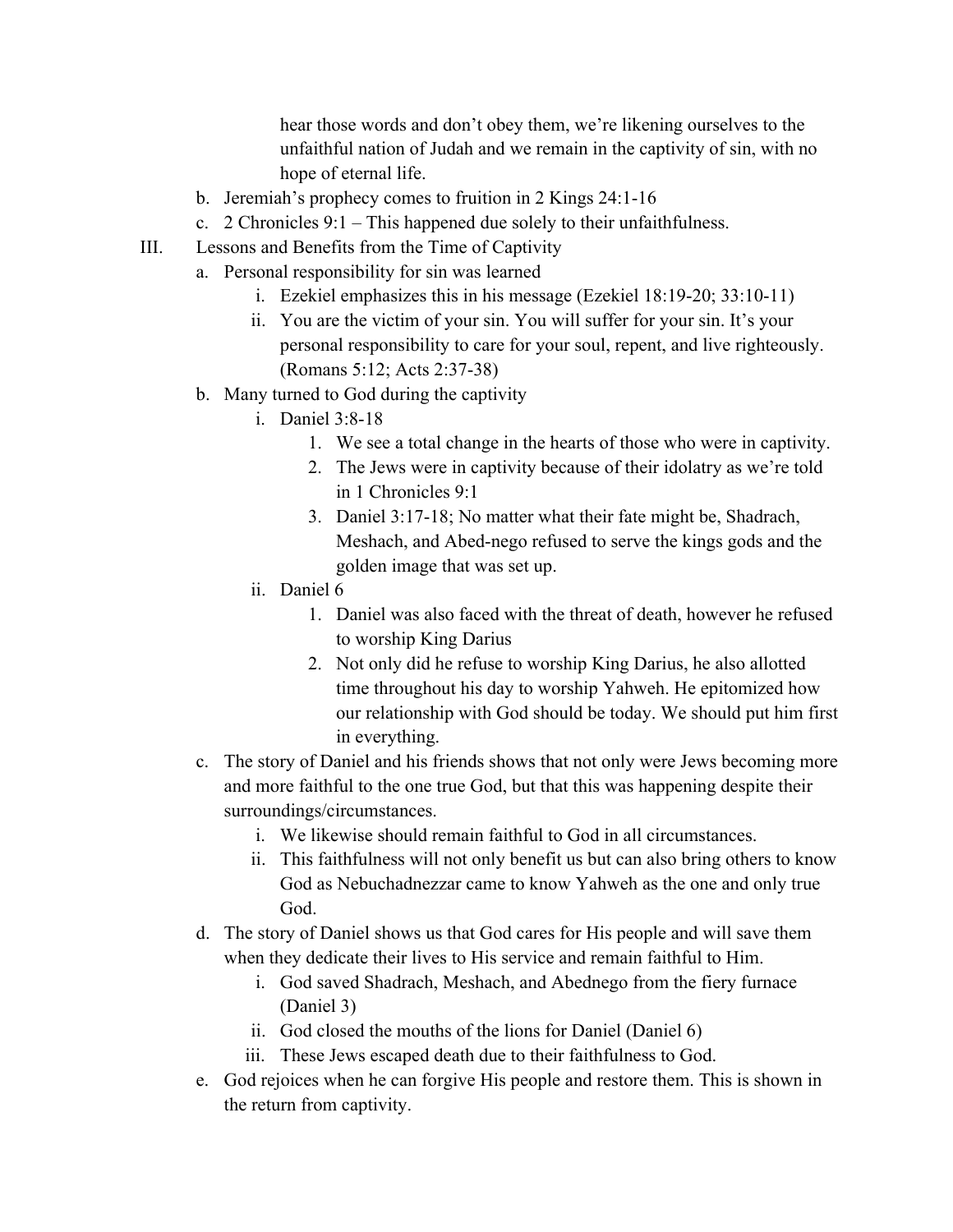- IV. The Return
	- a. This is prophesied in Jeremiah 33:7
		- i. Jeremiah prophecies that Judah and Israel will return from captivity and become as they were before
		- ii. They would return together according to Jeremiah 3:18
	- b. Ezekiel 37:1-23 is another prophecy that depicts the return
		- i. This prophecy shown to Ezekiel is not only a foreshadowing of the nation of Israel, but of all the Earth, and it would be fulfilled in Christ.
		- ii. God shows a valley of dry bones, representing the nation of Israel
			- 1. The dry bones relate to Israel because they are dried up without hope. We are completely cut off.
			- 2. These dry bones can also represent us; sinners against God
				- a. Sin separates us from God (Isaiah 59:1-2) our sin completely cuts us off.
				- b. We are without hope; only in Christ do we have no condemnation (Romans 8:1)
			- 3. The dry bones rose from their graves and were resurrected and given life.
				- a. This represents the nation of Israel being led out of captivity and given their land.
				- b. This is fulfilled in Christ because Christ died, was buried, and was raised (1 Corinthians 15:14)
				- c. We can join with Christ in this union, and die to sin, be buried in baptism, and rise to walk in newness of life  $(Romans 6:1-4)$
			- 4. Just as the Lord brought the bones to life and the nation of Israel out of captivity with His Spirit, we are promised his Spirit when we rise from the waters of baptism to walk in newness of life (Acts 2:38; Ephesians 1:13)
			- 5. Just as God, through the return, brought together Judah and Israel, two nations that were separated, Christ brings Jew and Gentile together, and all are one in Him (Colossians 3:11; Romans 1:16)
			- 6. Ezra 1:1-4; just as God fulfilled His promise of salvation to the nation of Israel, he has fulfilled his promise of salvation to us in Christ.
- V. Our Captivity
	- a. We are captives to sin as the Jews were captives of Babylon and Assyria (Romans 5:12, 3:23)
	- b. Just as Israel's captivity taught them the responsibility and suffering sin causes, we must take responsibility for our sin, and realize the suffering it brings (Romans 5:12, Acts 2:38)